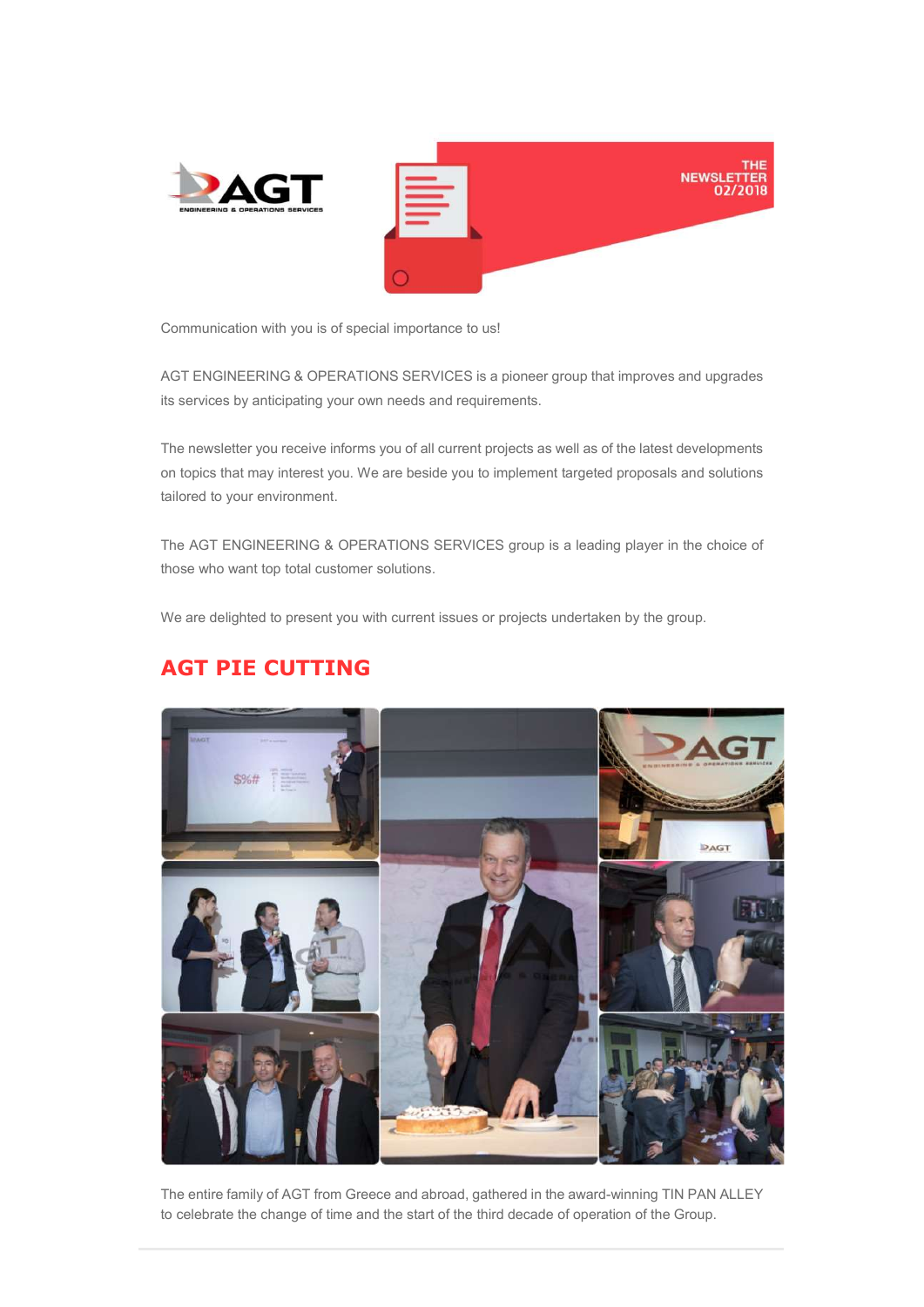A rich evening with speeches, awards and of course fun and dance.

Within this family atmosphere, we shared our vision and vision for the future, while renewing our commitment to our stay at the top step in service delivery.

You can see how the evening went on **video on our youtube** channel.

### AGT AT "THANK YOU NIGHT" OF MAKE A WISH



We had the honor and the joy of attending the "Thank you Night" organized by Make a Wish for those who supported the organization in the past year.

There are no words about the prevailing climate and the opportunity we had to see the children who received the support with a smile despite their difficulties.

This innocent smile is the greatest reward.

The ability to form in the faces of all children and not only our fellow human beings who need our support is our driving force to continue to try and offer to the community.

## NATIONAL BANK ALSO CHOOSES AGT TOTAL FM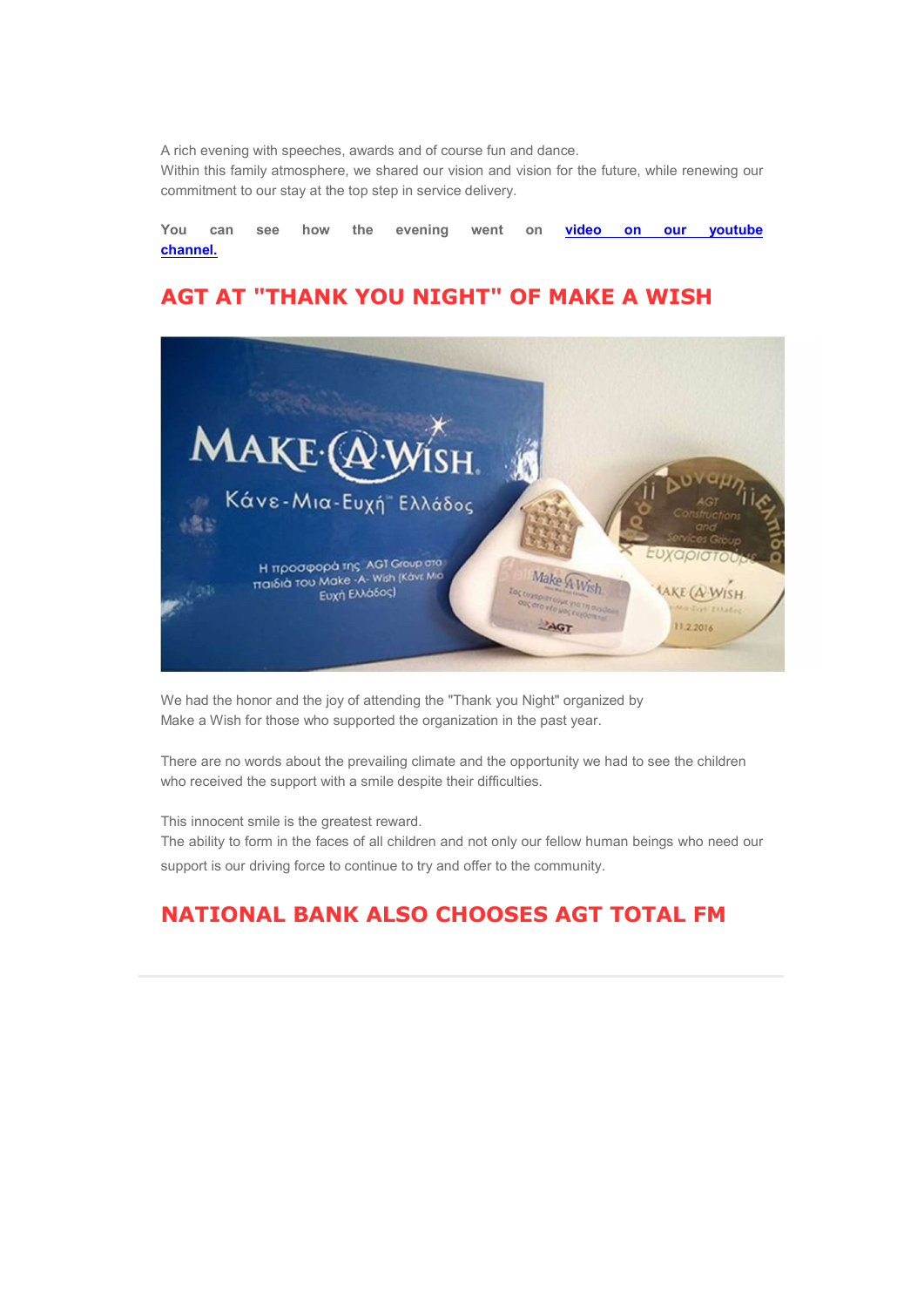

# NATIONAL BANH OF GREECE

National Leasing, member of the National Bank of Greece Group, chose the innovative AGT Total FM model for its Marousi building.

The two-year contract supports proactive & invasive maintenance services combined with a multitude of Soft Services.

At AGT we perceive the modern business need, to have a valuable partner next to them. Building on our know-how, we have created and provided a single set of services designed and tailored to the specific needs of each customer, AGT TOTAL FM.

## AGT FLYING TO ZAKINTHOS